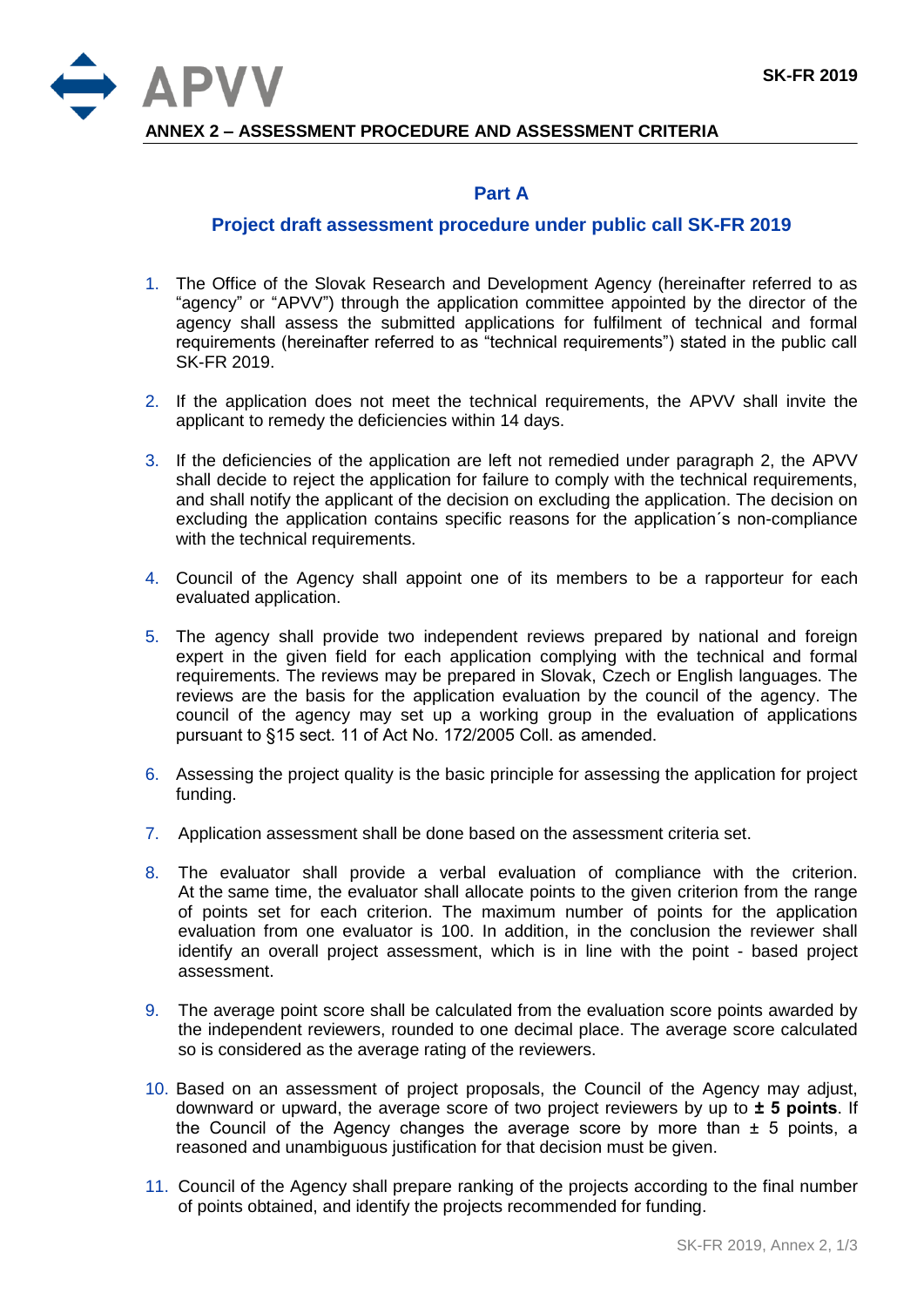- 12. The minimum threshold for selection of the projects for funding is 75 points.
- 13. Subsequently, an international assessment shall be carried out by a joint committee.
- 14. The Ministry of Education, Youth and Science of SR organizes the evaluation of the joint commission within the terms agreed with the partner countries. Rules for selecting the projects in an international joint commission are as follows:
	- the projects not submitted or unrated on both sides will be excluded due to noncompliance with the terms of the call;
	- two-sided highly rated projects at national levels will benefit against the projects that are assessed differently;
	- differences in project assessment on both sides will be addressed in discussion, taking mutual interest into the account.

Final number of the projects selected to be supported by the joint committee depends on the amount of funds allocated to the call in all the participating countries.

15. After completion of the assessment process, i.e. following an assessment of the joint committee that has agreed a list of the projects recommended for funding, the agency shall notify the applicants of the decision on their applications. The annex to the decision comprises an assessment report and information on the reviews.

## **Part B**

## **Project Assessment Criteria**

- **1. Timeliness and scientific nature of the objectives and originality of the research intent (0 – 20 points)**
	- Assess the degree of topicality of the problem solved in the given field of science and technology
	- Evaluate the scientific level of the research intent from the point of the objectives set
	- Assess to what extent the objectives of the research intent are clearly defined and realistically achievable
	- Assess the degree of originality of the research intent
- **2. Timetable of solving the research intent and relevance of the activities with regard to the character of the call (0 – 10 points)**

\_\_\_\_\_\_\_\_\_\_\_\_\_\_\_\_\_\_\_\_\_\_\_\_\_\_\_\_\_\_\_\_\_\_\_\_\_\_\_\_\_\_\_\_\_\_\_\_\_\_\_\_\_\_\_\_\_\_\_\_\_\_\_\_\_\_\_\_\_\_\_\_\_\_\_

- Evaluate the realisation of the research intent in terms of timetable and the objectives set
- Assess the justification of the activities with regard to the character of the call
- Assess the suitability of the timing of mobility activities in the individual stages of the project solution
- **3. Significance and justification of the international bilateral co-operation in solving the research intent (0 – 25 points)**

\_\_\_\_\_\_\_\_\_\_\_\_\_\_\_\_\_\_\_\_\_\_\_\_\_\_\_\_\_\_\_\_\_\_\_\_\_\_\_\_\_\_\_\_\_\_\_\_\_\_\_\_\_\_\_\_\_\_\_\_\_\_\_\_\_\_\_\_\_\_\_\_\_\_\_

- Evaluate the necessity for international bilateral co-operation for solving the research intent
- Assess the justification of a foreign partner´s participation in the research project

\_\_\_\_\_\_\_\_\_\_\_\_\_\_\_\_\_\_\_\_\_\_\_\_\_\_\_\_\_\_\_\_\_\_\_\_\_\_\_\_\_\_\_\_\_\_\_\_\_\_\_\_\_\_\_\_\_\_\_\_\_\_\_\_\_\_\_\_\_\_\_\_\_\_\_

Assess the effectiveness of the bilateral planned mobility activities